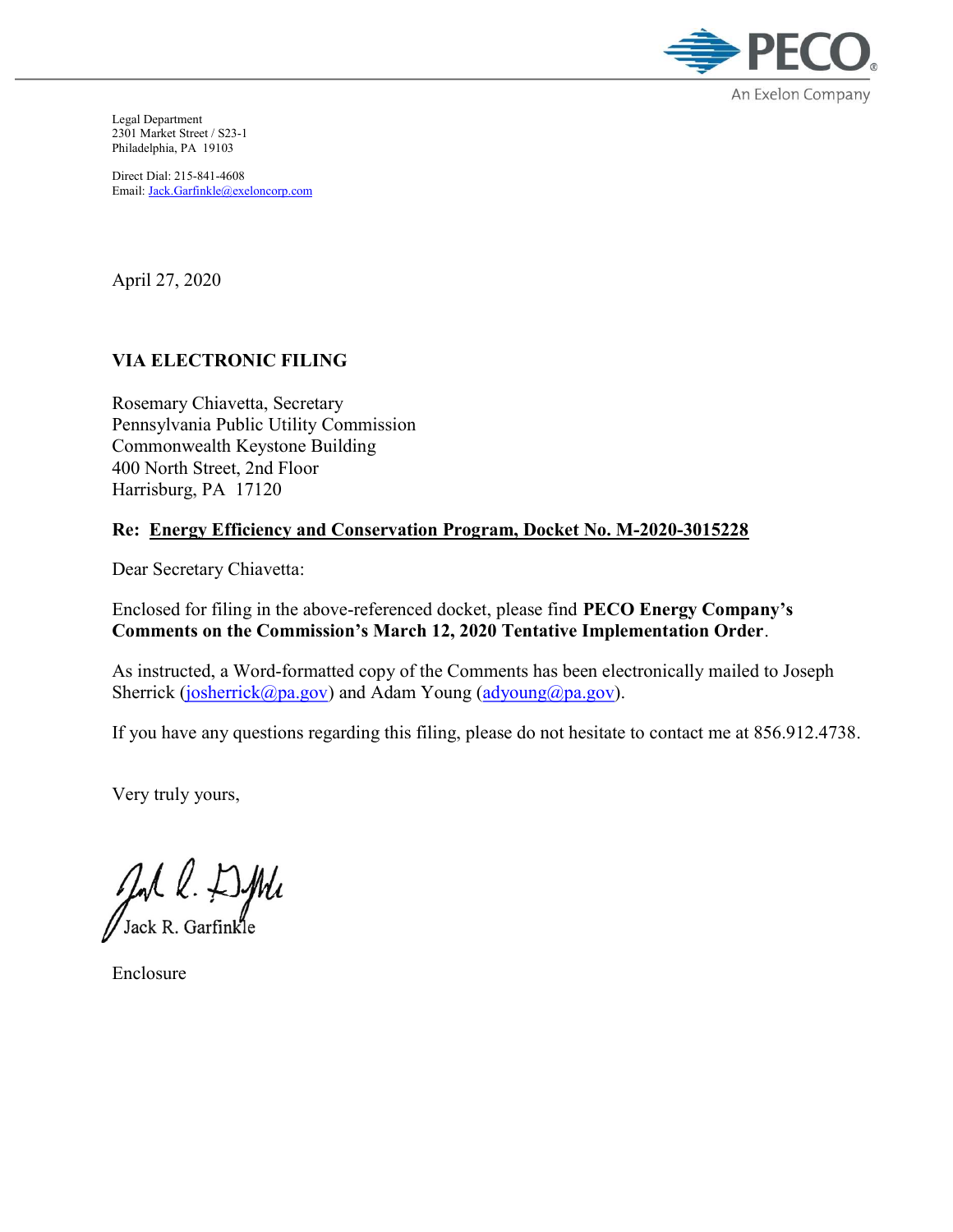### BEFORE THE PENNSYLVANIA PUBLIC UTILITY COMMISSION

| <b>Energy Efficiency and Conservation</b> |  | Docket No. M-2020-3015228 |
|-------------------------------------------|--|---------------------------|
| Program                                   |  |                           |

## PECO ENERGY COMPANY'S COMMENTS ON THE COMMISSION'S MARCH 12, 2020 TENTATIVE IMPLEMENTATION ORDER

Pursuant to the March 12, 2020 Tentative Implementation Order ("Tentative Order") entered by the Pennsylvania Public Utility Commission (the "Commission") in the abovereferenced docket, PECO Energy Company ("PECO" or the "Company") hereby submits comments on the Commission's proposals for a fourth phase ("Phase IV") of Act 129's energy efficiency and conservation program ("EE&C Program"). The Company appreciates the significant efforts of the Commission and its staff to develop the Phase IV proposal.

PECO agrees with the Commission that Phase IV is an opportunity to continue to advance comprehensive energy savings initiatives. To that end, PECO believes that the Phase IV targets and carve-outs established for electric distribution companies ("EDCs") must permit a reasonable amount of flexibility in program design. Overly aggressive targets could force EDCs to shift emphasis from deeper, more comprehensive and long-term savings towards low-cost, high volume measures in order to achieve compliance.

As the Commission is well aware, the COVID-19 pandemic has resulted in significant societal restrictions and economic hardship in Pennsylvania. It is unclear how long these circumstances may persist, and the time period for a return to "business as usual" is also unknown. Because the market potential studies<sup>1</sup> ("MPSs") that provide the basis for the Phase

<sup>1</sup> An energy efficiency and peak demand reduction potential study and a dispatchable demand response potential study were performed.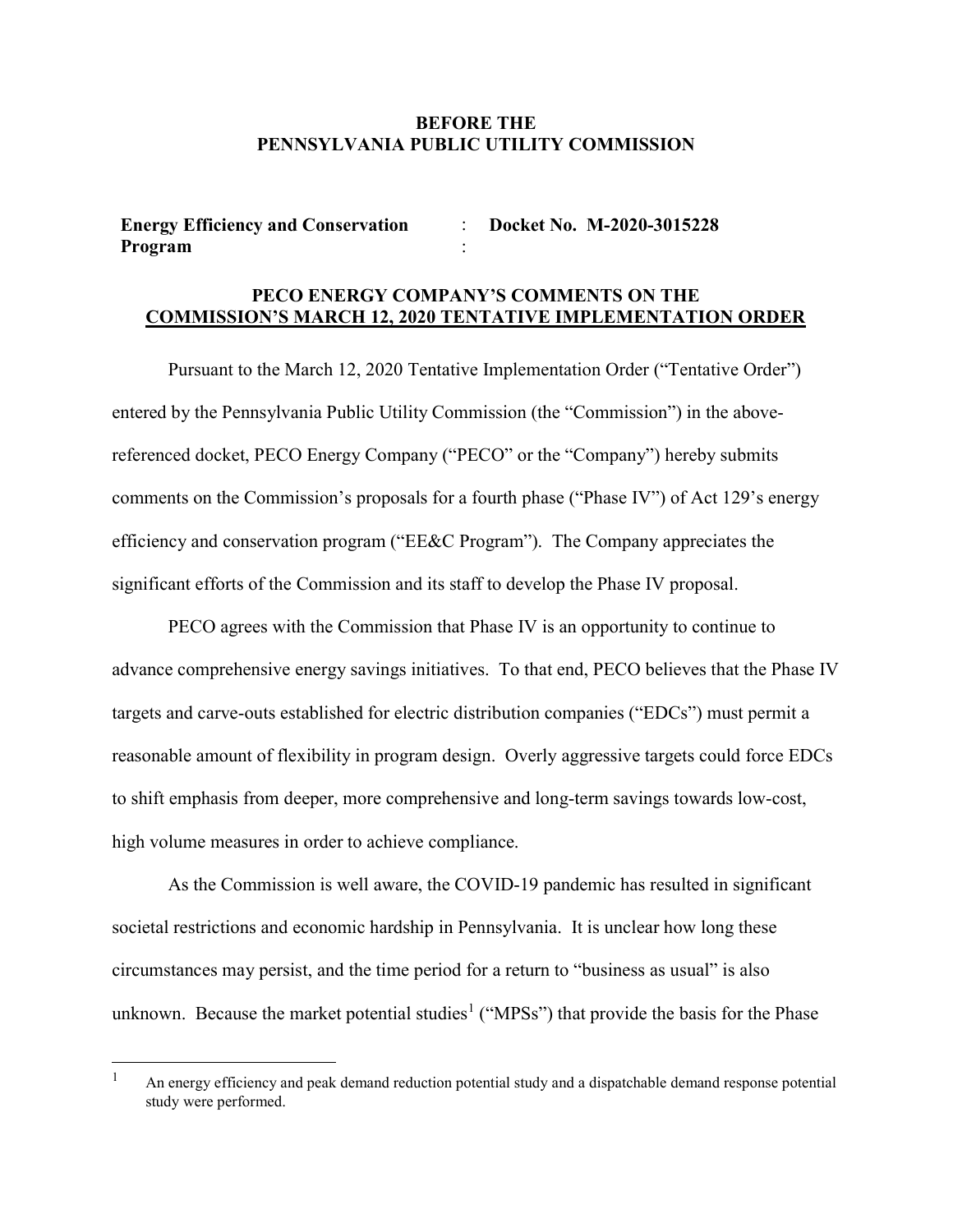IV targets and carve-outs were conducted by the Statewide Evaluator ("SWE") prior to the COVID-19 pandemic, certain assumptions made in the MPSs may no longer be reasonable. In recognition of the potential impacts of such disruptive events, PECO's comments include a recommendation that the Commission establish a mechanism by which an EDC may propose revisions to its targets during Phase IV if certain qualifying events will materially impair the ability of an EDC to implement energy efficiency ("EE") and demand reduction ("DR") programming.

#### I. BACKGROUND

Section 2806.1 of Act 129 of 2008 ("Act 129" or the "Act") required Pennsylvania's largest EDCs, including PECO, to adopt EE&C plans that would achieve consumption savings of at least 1% for their retail customers by May 31, 2011 and at least 3% by May 31, 2013. In addition, the Act required EDCs to achieve a peak demand savings over the 100 highest hours of demand of a minimum of 4.5% by May 31, 2013. Act 129 also required that the Commission evaluate the costs and benefits of the approved EE&C plans by November 30, 2013. If the benefits of the EE&C plans exceeded the costs, the Commission was to establish new, additional incremental consumption and peak demand reduction requirements.<sup>2</sup> In its August 2, 2012 Implementation Order for a second phase of Act 129, the Commission established additional consumption reduction, but not peak demand, targets for EDCs, to be achieved by May 31, 2016.<sup>3</sup> For the third phase of Act 129, the Commission prescribed both reductions in consumption and peak demand targets to be met by May 31, 2021.<sup>4</sup>

<sup>2</sup> See 66 Pa.C.S. §§ 2806.1(c) and (d).

<sup>3</sup> See Energy Efficiency and Conservation Program, Implementation Order, Docket Nos. M-2012-2289411 and M-2008-2069887 (August 3, 2012) ("Phase II Implementation Order").

<sup>4</sup> See Energy Efficiency and Conservation Program, Implementation Order, Docket No. M-2014-2424864 (June 19, 2015) ("Phase III Implementation Order").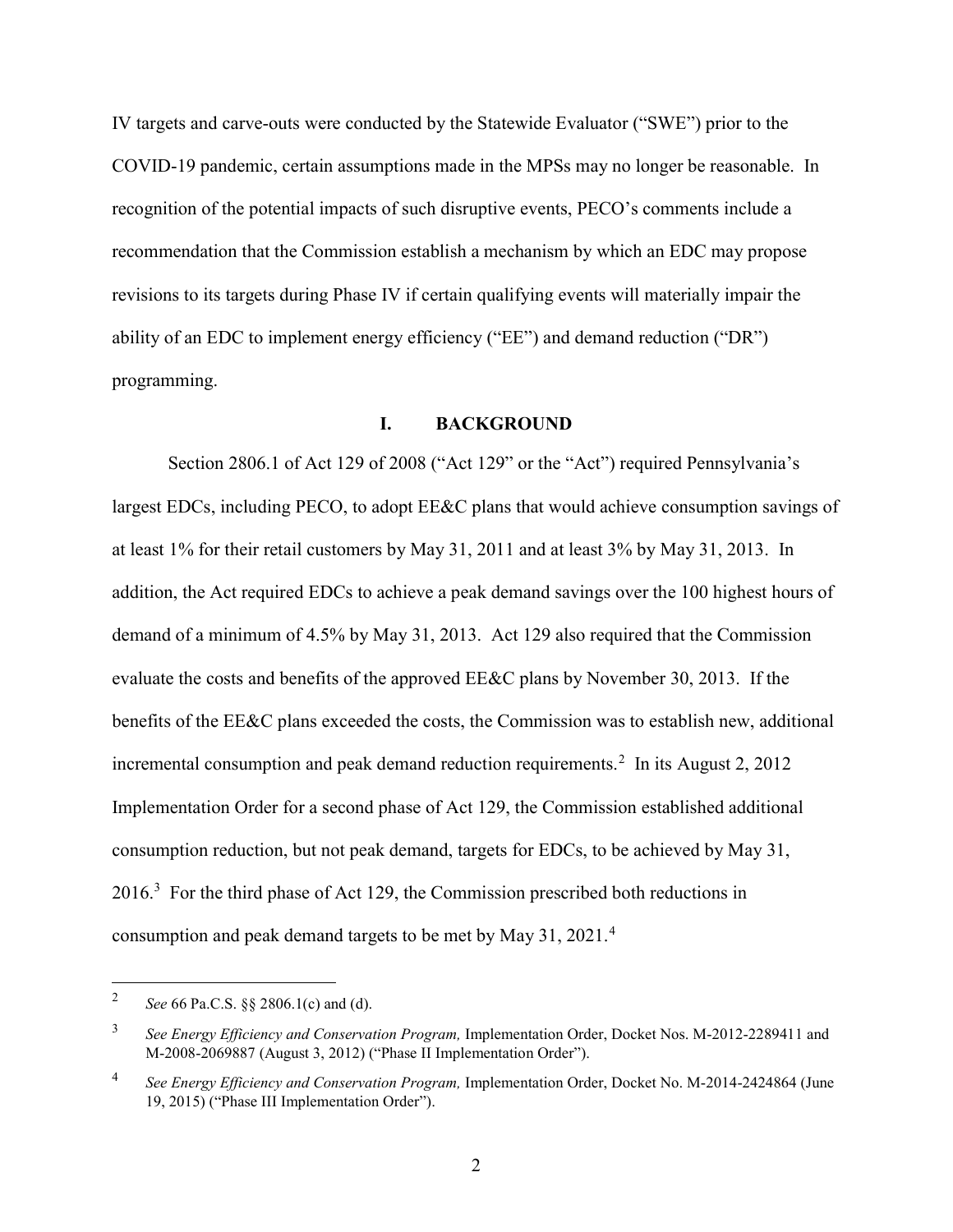PECO received approval of its Phase I EE&C plan on October 28, 2009 at Docket No. M-2009-2093215 (the "Phase I Plan"), its Phase II EE&C plan on February 28, 2013 at Docket No. M-2012-2333992 (as amended with Commission approval on May 9, 2013, the "Phase II Plan"), and is currently administering its Phase III EE&C plan, which the Commission approved on May 19, 2016 at Docket No. Docket No. M-2015-2515691 (as amended with Commission approval on January 9, 2020, the "Phase III Plan").

In this Tentative Order, the Commission put forth several proposed targets and carve-outs for Phase IV based on MPSs performed by the SWE. Those proposed directives include: (1) a 276 MW five-year peak demand reduction target for PECO; (2) a 1,380,837 MWh five-year consumption reduction target for PECO; and (3) a requirement that each EDC obtain 5.8% of its consumption reductions from programs directed solely at low-income customers or from lowincome-verified participants in multi-family programs. The Tentative Order also proposes several additional changes in plan design and administration, including a requirement that at least 50% of plan spending be allocated to customer incentives. In the remainder of these comments, PECO provides its recommendations regarding several specific proposals in the Tentative Order for consideration by the Commission.

#### II. COMMENTS ON SPECIFIC TENTATIVE ORDER PROPOSALS

### A. Annual Consumption Reduction And Peak Demand Reduction Plan Design **Requirements**

The Commission proposes that EDCs design their EE&C plans to achieve at least 15% of both their consumption reduction target<sup>5</sup> and their peak demand reduction requirement<sup>6</sup> each program year. These design requirements fail to recognize the significant ramp-up activities that

<sup>5</sup> Tentative Order, pp. 14-15.

<sup>6</sup> Id., p. 38.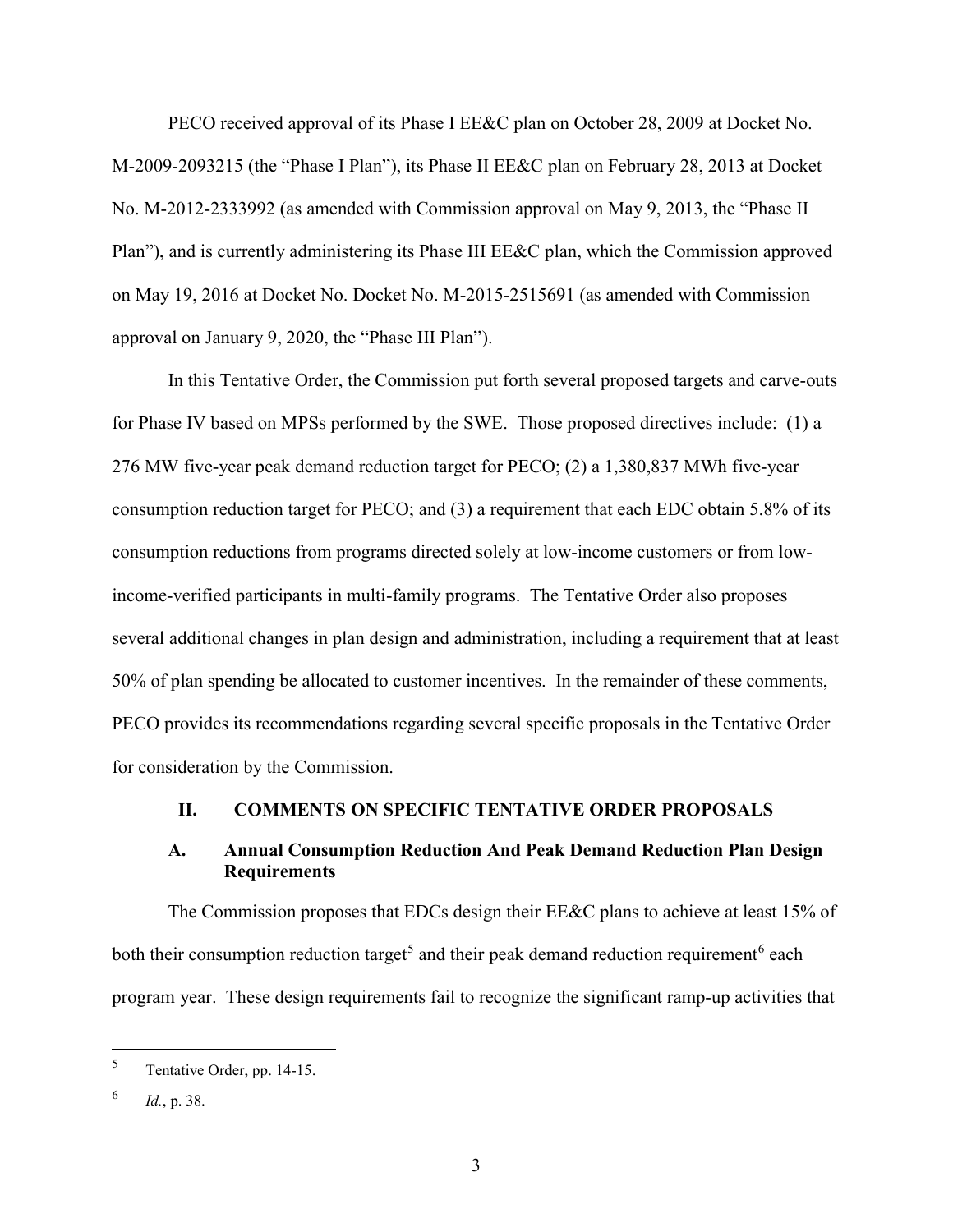occur when transitioning from one EE&C phase to another and could hamper an EDC's ability to both incorporate new programs in Phase IV or make significant changes to existing programs during the Phase IV period.

For example, in order to deliver new measures as part of its Phase IV plan, PECO will need to competitively bid for new services with conservation service providers ("CSPs"), negotiate and receive Commission approval of new CSP contracts, and work with those CSPs during the Phase IV term to begin customer education and marketing activities associated with these new measures. Under these circumstances, a requirement to achieve a levelized amount of consumption reductions across all program years is unrealistic. New or complex measures can require significant additional time for ramp-up activities before the projected savings or peak demand reductions are achieved.

PECO therefore recommends that the Commission increase the flexibility afforded to EDCs and require that EE&C plans "approach" a minimum of 15% of both targets in each program year. This change will allow EDCs to better focus on building programs in the early years of Phase IV without eliminating the EDC's obligation to achieve its consumption and peak demand reductions over the course of an approved plan.

#### B. Low-Income Carve-Outs

In the Tentative Order, the Commission proposes to require each EDC to provide a proportionate number of measures equivalent to the low-income sector's share of usage and obtain 5.8% of its overall consumption reduction target from the low-income sector.<sup>7</sup> The Company fully supports a continued focus on consumption reduction from the low-income sector

<sup>7</sup> Id., p. 17.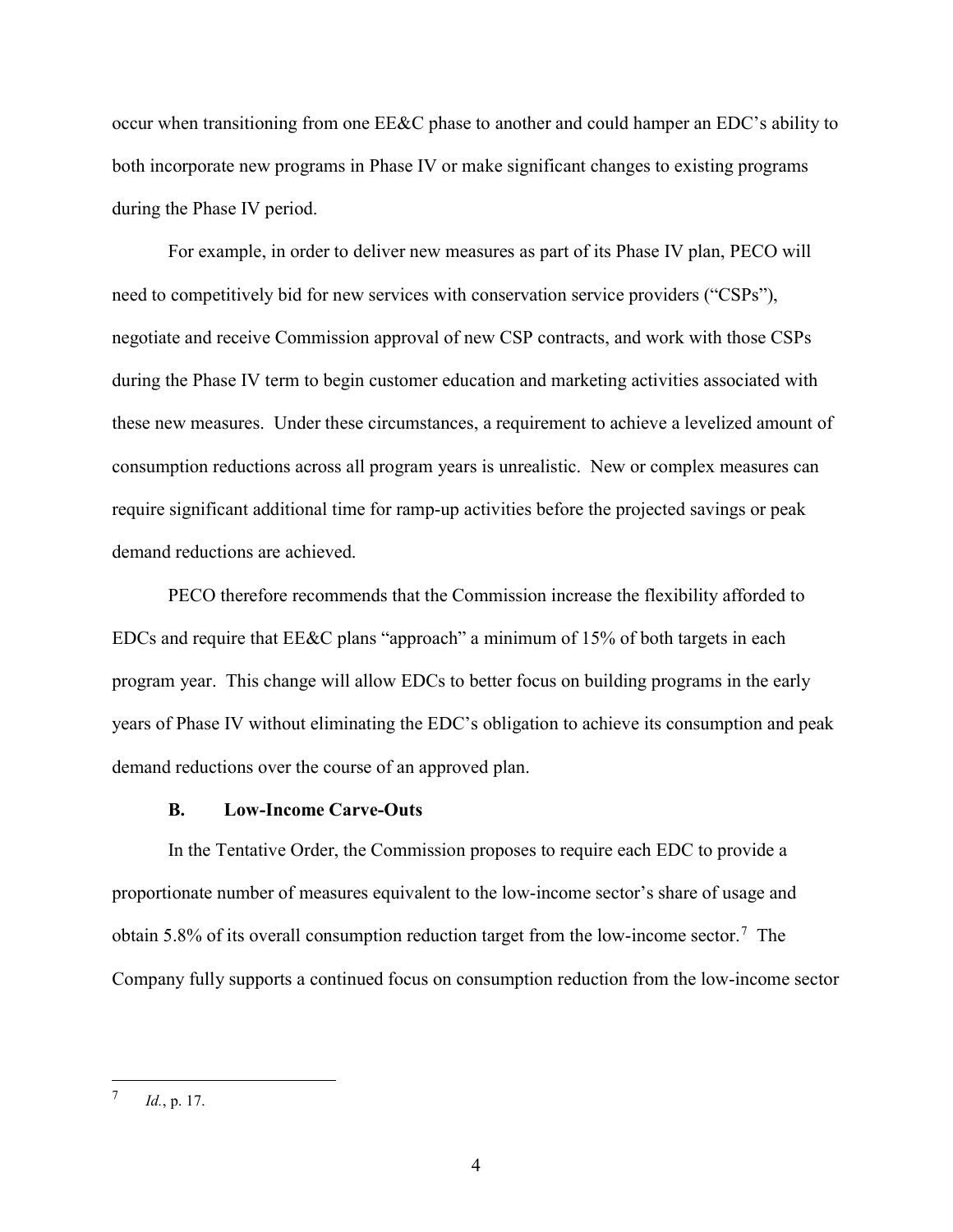and commends the Commission for directing the SWE to conduct a low-income MPS for each EDC service territory.

PECO believes, however, that employing a spending requirement for low-income direct install measures would be more effective than a low-income savings carve-out. A focus on spending would allow EDCs to design and implement innovative programs and meaningful opportunities for bill reduction while avoiding a need to rely upon high-volume measures, such as lighting, to manage the compliance risk associated with a savings carve-out. An EDC's minimum spending requirement could be equal to the budget amount used by the SWE to determine that EDC's low-income market potential. EDCs would report on their implementation of direct install measures, providing the Commission and interested parties with information to evaluate costs and benefits. PECO notes that many direct install measures have non-electric benefits, such as water, natural gas or oil savings, that could be tracked to obtain a more holistic assessment of the impact of these measures.

If the Commission determines that a low-income savings carve-out is more appropriate, PECO believes that the 5.8% carve-out would not afford the Company a reasonable amount of flexibility in program design because it would require PECO to reach 100% of the Company's low-income potential, as determined by the SWE.<sup>8</sup> The low-income carve-out should reflect the reality that all low-income targeted programs will not run perfectly over the course of the fiveyear plan. PECO recommends that its low-income carve-out be no greater than 85% of the low-

<sup>8</sup> See id., p. 16 (stating that PECO's low-income potential is 5.8%) and p. 17 (proposing a 5.8% carve-out for all EDCs). In addition, as noted previously, the SWE's calculations of potential savings were made prior to the COVID-19 pandemic.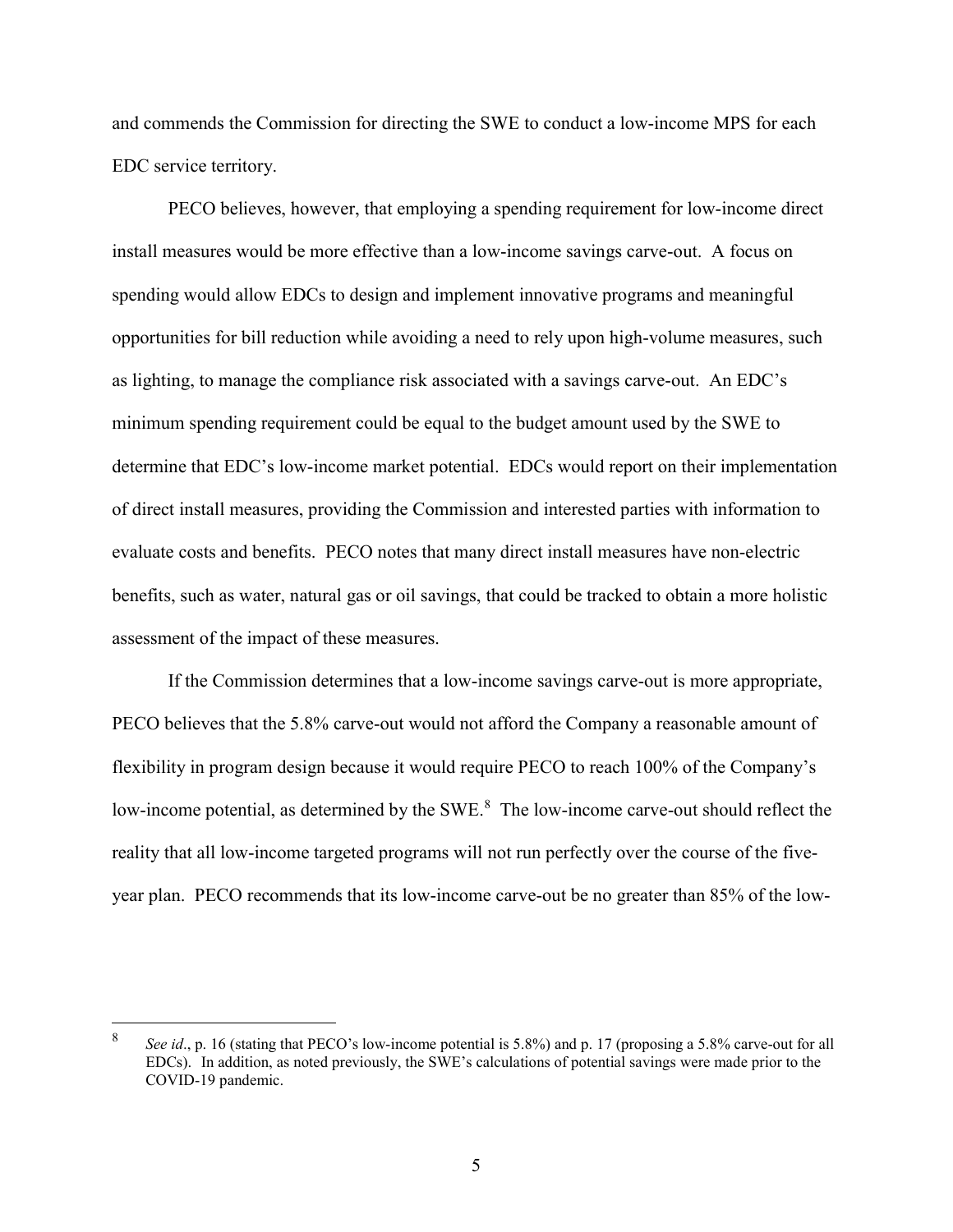income potential determined by the SWE, which is approximately 68,076 MWh or 4.9% of the Company's total consumption reduction target. $9$ 

The Commission also invited comments about harmonizing the management and spending of Act 129 low-income funds with Low Income Usage Reduction Program ("LIURP") funds.<sup>10</sup> PECO believes that it has already achieved an appropriate level of coordination between the programs to benefit customers. For example, if the Company is installing LIURP measures in a home and sees an opportunity to install Act 129 measures that are outside the scope of LIURP (e.g., specialty bulbs), the Company will install those additional measures as part of its EE&C plan. Mandating specific coordination requirements for EDCs regarding Act 129 and LIURP programs as part of the Final Implementation Order is unnecessary.

# C. Government / Nonprofit / Institutional Savings

The Commission did not propose a specific carve-out for the Government / Nonprofit / Institutional ("GNI") sector because the sector is expected to produce a significant share of Phase IV consumption reductions at a comparable acquisition cost to the broader small and large C&I customer classes without a specific compliance target.<sup>11</sup> PECO strongly supports the Commission's proposal and agrees that a GNI carve-out is not necessary to ensure an appropriate level of GNI savings. PECO has exceeded its GNI carve-out in all prior phases and expects to exceed the Phase III GNI carve-out as well.

<sup>9</sup> PECO notes that all other EDCs were assigned low-income consumption reduction targets below their projected low-income potential.

<sup>10</sup> Tentative Order, p. 18.

<sup>11</sup> Id., p. 20.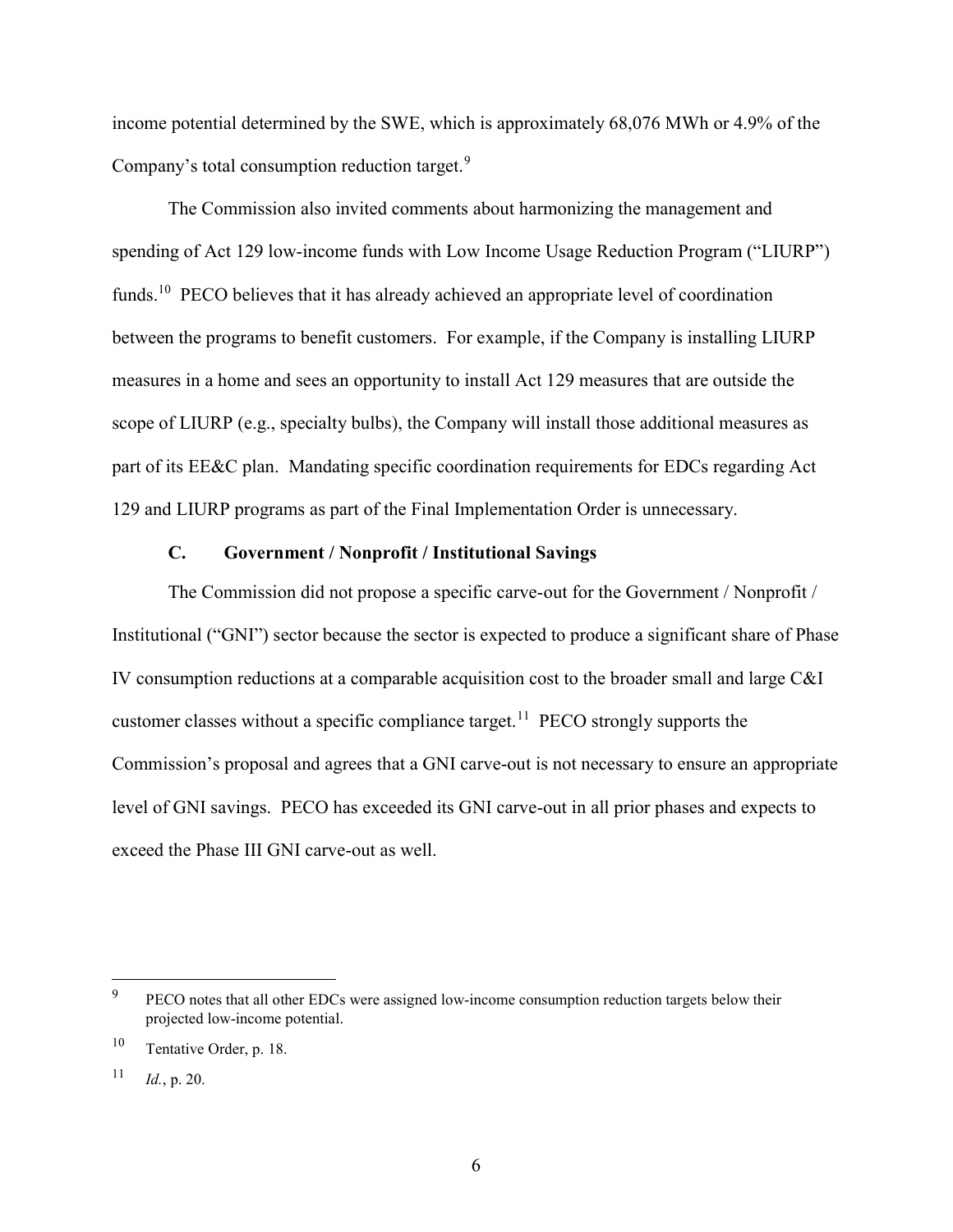#### D. Accumulating Savings In Excess Of Reduction Requirements

In the Tentative Order, the Commission proposes that EDCs be allowed to carry over savings attained in Phase III in excess of their targets for application towards their Phase IV consumption reduction targets.<sup>12</sup> Because the Commission has recognized that EE measures have both an energy savings and peak load reduction component, PECO believes that excess Phase III energy savings should be eligible for application towards Phase IV peak demand reduction targets. Specifically, the Company proposes that any verified coincident peak demand reduction associated with an EDC's excess Phase III savings be applied to the EDC's Phase IV peak demand reduction target.

## E. Process To Challenge Targets And PECO Recommendation To Establish A Process To Revise Targets

The Commission proposes to maintain the challenge process from previous phases for both the consumption and peak demand reduction requirements. Specifically, consumption and peak demand reduction requirements in the Phase IV Final Implementation Order will become final for any EDC that does not petition the Commission for an evidentiary hearing within 15 days of the entry of the Final Implementation Order.<sup>13</sup>

While PECO does not oppose the challenge process laid out in the Tentative Order, the Company believes that an additional process should be established whereby, after plan approval, the Commission could revise targets due to a "force majeure" event. A force majeure event would be defined as an event outside the reasonable control of the EDC pursuant to which the EDC's consumption reduction target and/or peak demand reduction target is no longer reasonably achievable, such as government orders restricting travel or commercial activity, or

<sup>12</sup> Id., p. 23.

<sup>13</sup> Id., pp. 23-24.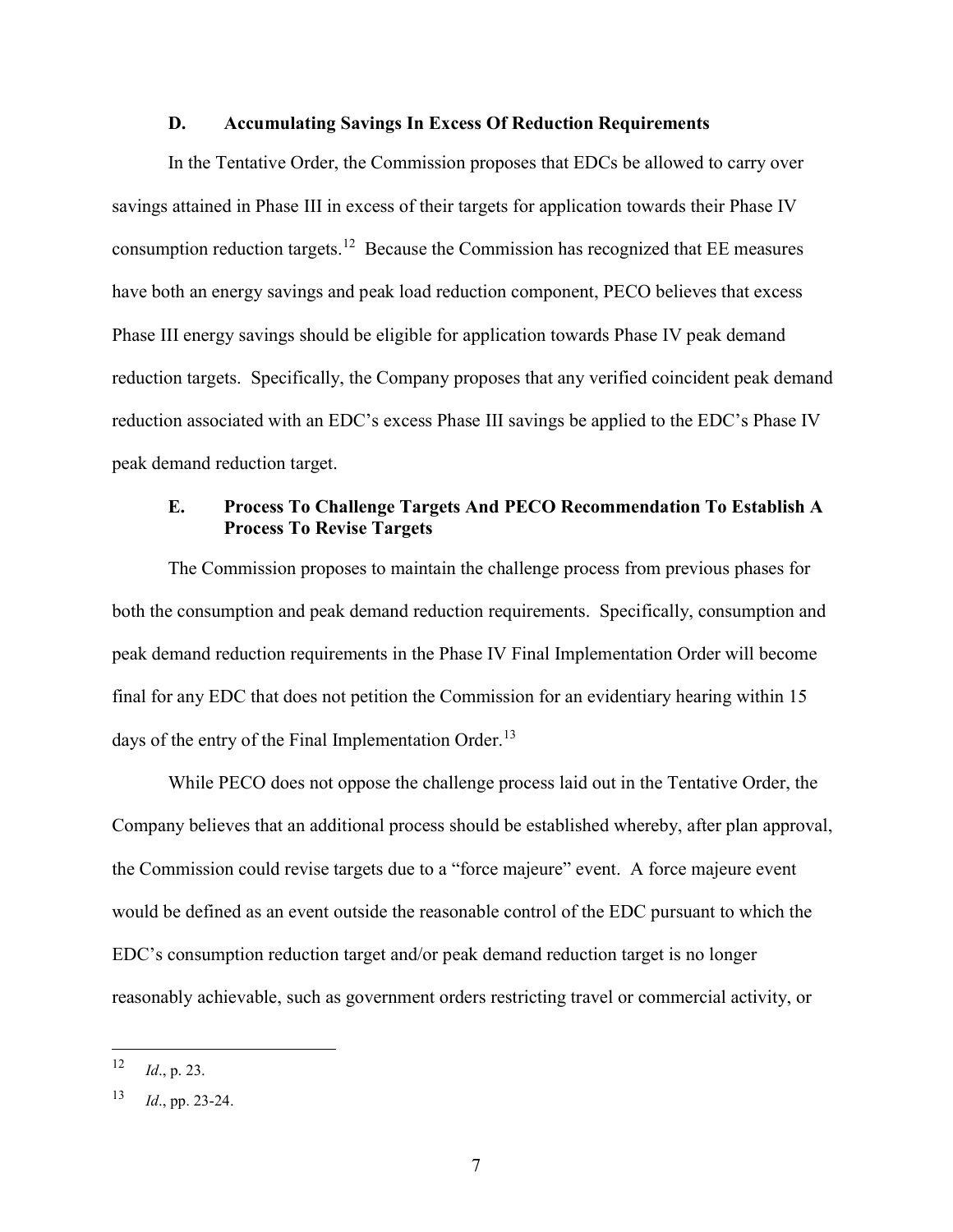other events that lead to unanticipated interruptions in an EDC's ability to implement EE&C programs.

Similar to the force majeure process in the Alternative Energy Portfolio Standards Act ("AEPS Act")<sup>14</sup> and Commission's regulations,<sup>15</sup> the Commission could initiate the process to make a force majeure determination for EE&C targets on its own, or an EDC could file a petition requesting that the Commission make such a determination. As part of the determination process, the Commission would consider evidence of an EDC's good faith efforts to implement its approved plan and meet the existing targets. If the Commission determines that a force majeure exists, it would establish a revised target and require the EDC to file a revised plan reflecting the revised target.

The COVID-19 pandemic has highlighted the need to proactively identify a process to address the impact of disruptive events on an EDC's ability to meet Phase IV targets. As discussed previously, the magnitude and duration of COVID-19 societal and economic impacts remain to be seen. The AEPS Act force majeure process provides a reasonable overall framework which may be adjusted to reflect the different nature of EE&C obligations, such as the fact that EDC targets are for the entire five-year phase (instead of annual). PECO urges the Commission to establish a process in the Final Implementation Order for the revision of Phase IV targets.

### F. DR Program Design

In the Tentative Order, the Commission explained that "all MW impacts are not created equally" and that incremental annual peak demand reductions associated with EE measures will

<sup>14</sup> 73 P.S. §§ 1648.1, et seq.

<sup>15</sup> 52 Pa. Code § 75.66.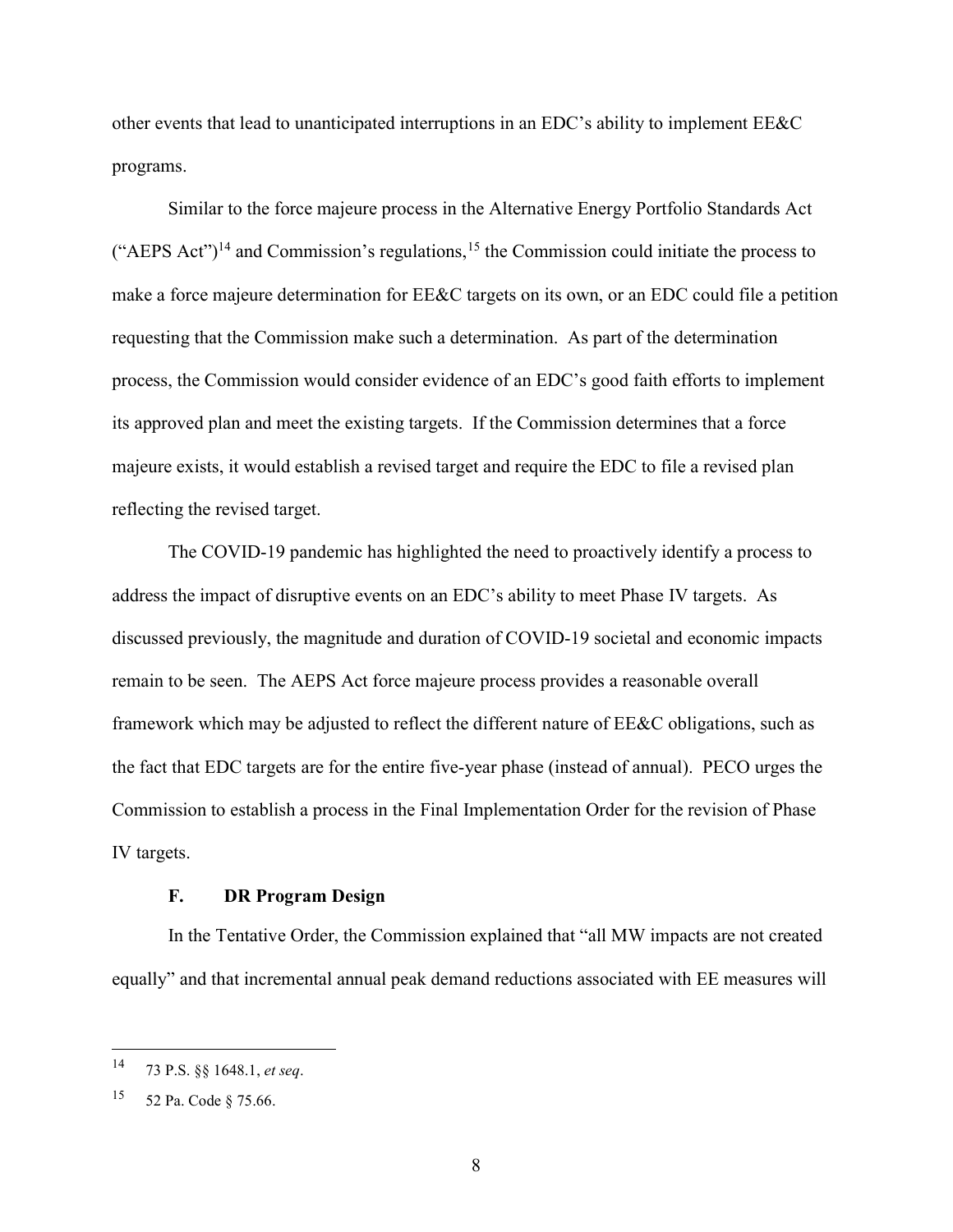continue to provide value beyond the year in which they are claimed as part of an EE&C plan. For that reason, and out of a desire to streamline EE&C plans and limit administrative costs, the Commission has proposed that EDCs have the flexibility to design DR programs with or without a dispatchable demand response ("DDR") component. An EDC would have the option to meet its peak demand reduction target through EE measures only.<sup>16</sup>

PECO strongly agrees with the Commission that DDR programs should not be mandatory. Providing EDCs with more flexibility regarding how they meet peak demand reduction targets will encourage the achievement of lasting peak demand reductions from EE measures. It will also permit EDCs to continue successful DDR programs if desired. PECO, for example, has implemented a direct load control program for residential and small C&I customers (the AC Saver Program) for every phase of the EE&C program and may propose to continue the program in Phase IV.

#### G. Peak Demand Reduction Target

In the Tentative Order, the Commission proposes that each EDC's peak demand reduction target be equal to the expected reduction in coincident peak demand estimated in the SWE's MPS.<sup>17</sup> PECO believes that setting DR targets at 100% of the reductions estimated by the SWE is overly aggressive. Each EE measure has its own potential for coincident peak demand reduction and the SWE's estimates are based on the particular measure mix that was modeled in the MPS. The Commission's proposal would effectively require EDCs to either replicate the measure mix modeled by the SWE or seek a much higher level of overall

<sup>16</sup> Tentative Order, pp. 34-35.

<sup>17</sup> Id., p. 36.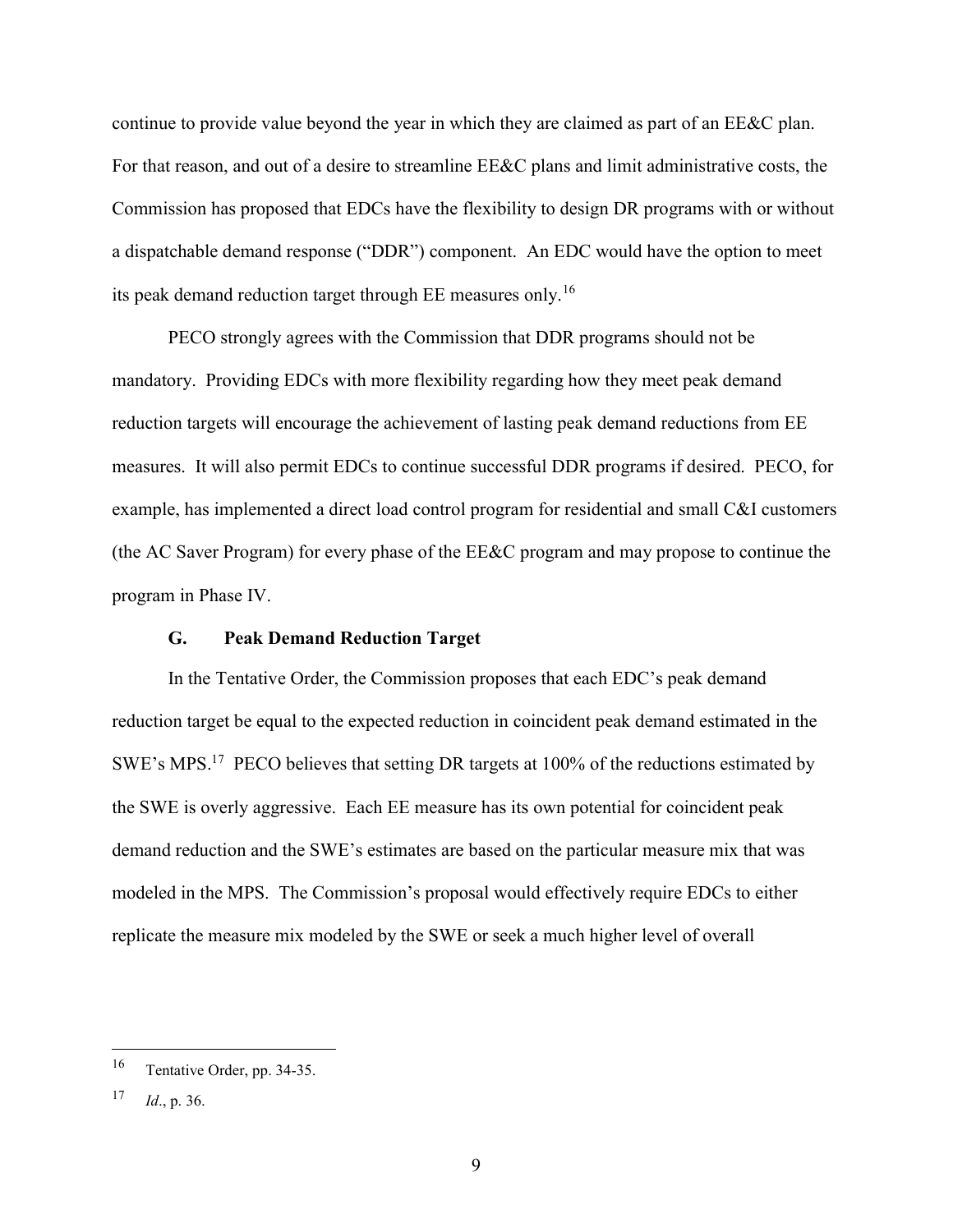consumption reductions in order to make sure that the DR target is met and DR penalties are avoided.

Consistent with the Company's proposal regarding the low-income savings carve-out, PECO believes that the peak demand reduction target should be no greater than 85% of the SWE's estimate. For PECO, this would result in a reduction of its Phase IV DR target from 276 MW to 234 MW.

#### H. EDC Reports

The Commission proposes to eliminate the requirement for EDCs to submit a preliminary annual report and to change the submission date for final annual reports from November 15 to August 30 of each year.<sup>18</sup> PECO supports the elimination of a preliminary annual report but opposes the earlier submission date for final annual reports. A submission date of August 30 would not provide enough time for EDCs to complete the verification of gross savings that is required in final annual reports. PECO recommends that the Commission retain November 15 as the submission date for final annual reports.

### I. Competitive Bidding And Approval Of CSP Contracts

Consistent with prior phases, the Tentative Order provides that CSPs covered by competitive bidding and contract approval procedures are those that provide consultation, design, and administration and management or advisory services to the EDC.<sup>19</sup> PECO proposes that the Final Implementation Order further state that entities providing infrastructure or services that support both Act 129 functions and other utility functions, such as information technology ("IT") providers, do not fall under Act 129 competitive bidding and contract approval requirements.

<sup>18</sup> Id., pp. 49-50.

<sup>19</sup> Id., pp. 57-58.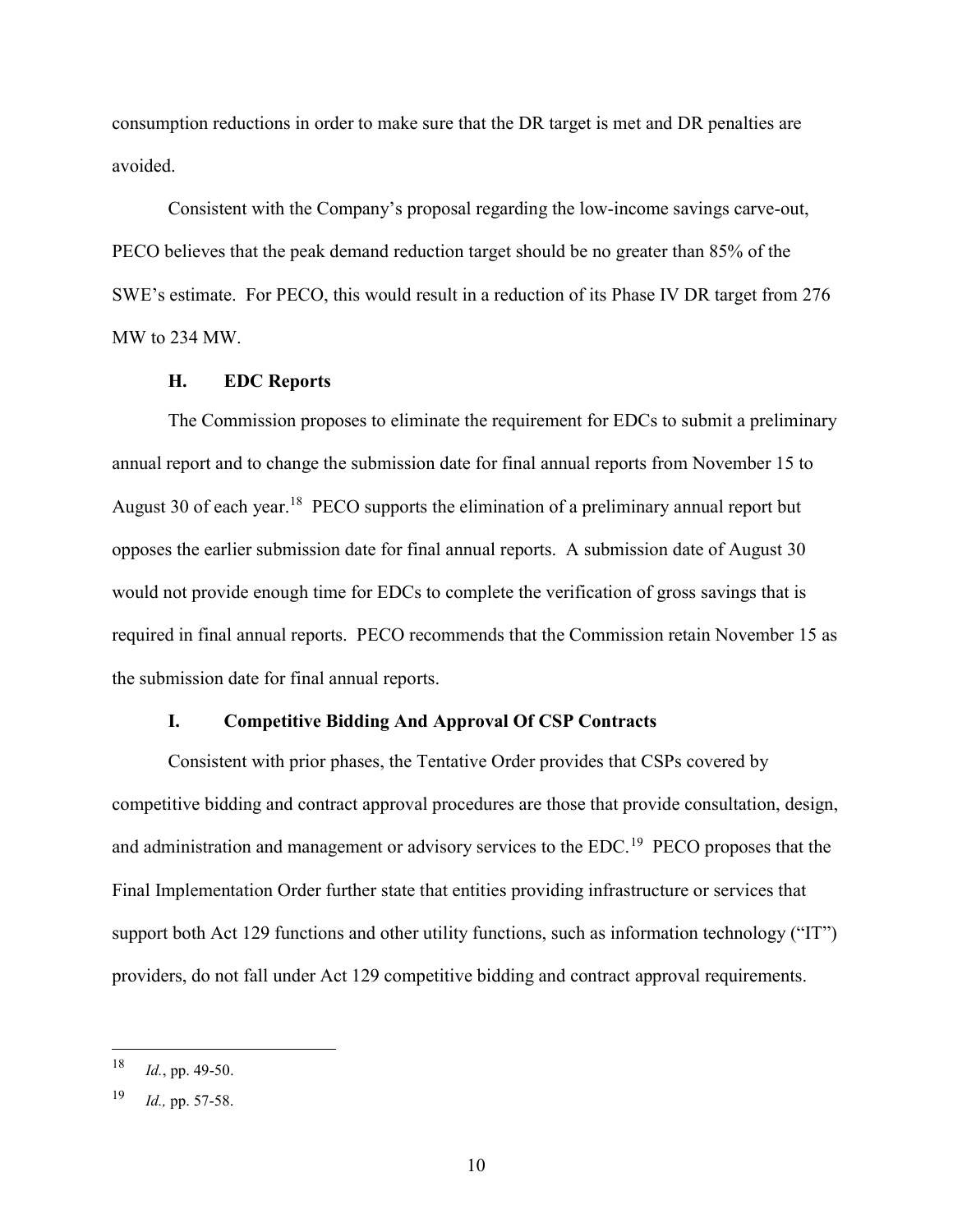Such a finding would permit PECO to leverage existing contracts that support other utility functions to support Act 129 programming.

The Commission also proposes adopting the same minimum criteria for the CSP competitive bidding review process in Phase IV as in prior phases. EDCs are encouraged to file their proposed request for proposal ("RFP") process by August 30, 2020 to expedite Phase IV contractual arrangements.<sup>20</sup> PECO supports the utilization of the same minimum criteria for Phase IV and further recommends that the Final Implementation Order permit EDCs to use their Commission-approved Phase III RFP process, if desired, without any additional filing to the Commission.

## J. Incentive vs. Non-Incentive Plan Design Requirement

In the Tentative Order, the Commission proposes that EDCs be required to submit an EE&C plan which shows at least 50% of all spending allocated to incentives and less than 50% of all spending allocated to non-incentive cost categories.<sup>21</sup> PECO disagrees with this proposal because it will place significant restrictions on plan design and create a disincentive for education efforts as well as measures without an incentive component, such as behavioral measures. EDCs must already demonstrate that their plans are cost-effective using the Commission's total resource cost ("TRC") test, and additional restrictions on the balance of administrative and incentive costs are unnecessary.

If the Commission proceeds with an incentive / non-incentive design requirement, the requirement should apply only to direct program costs and the Commission should clarify that direct installation costs (e.g., material and labor costs paid to contractors for measure installation)

<sup>20</sup> Id., pp. 58-59.

<sup>21</sup> Id., p. 65.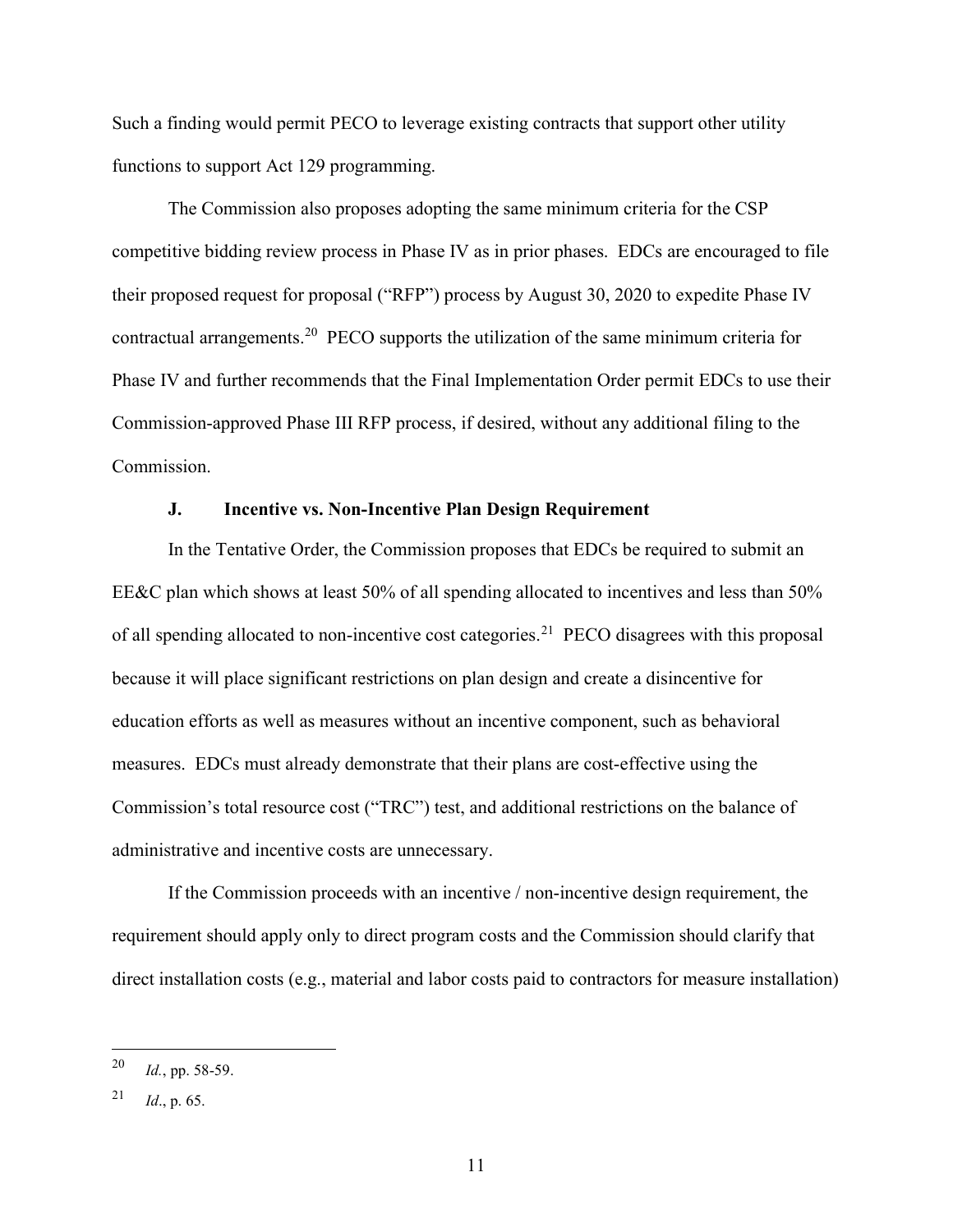are incentive costs. Common costs (e.g., measurement and verification costs, education, and marketing) should be excluded from any incentive / non-incentive allocation requirement.

## K. PJM Bidding Requirement

The Commission proposes that EDCs be required to nominate at least a portion of the expected peak demand reductions of their EE&C plan into the PJM forward capacity market ("FCM"). Proceeds from EE resources that clear in the PJM FCM must be used to reduce Act 129 surcharges and collections for the customer classes from which the savings were acquired. Any PJM deficiency charges must be handled symmetrically with FCM proceeds and be borne by the relevant customer class.<sup>22</sup>

PECO does not support the mandatory bidding of Act 129 resources into the PJM FCM because of the risk of deficiency charges that could be imposed by PJM in the event a resource does not provide the required capacity. Instead, consistent with Phase III, EDCs should be permitted to bid resources if they determine that such bidding is appropriate. If the Commission does mandate such bidding, it should explicitly provide that deficiency charges collected from customers do not count towards an EDC's total Phase IV spending cap, similar to how SWE costs are handled.

<sup>22</sup> Id., p. 75.